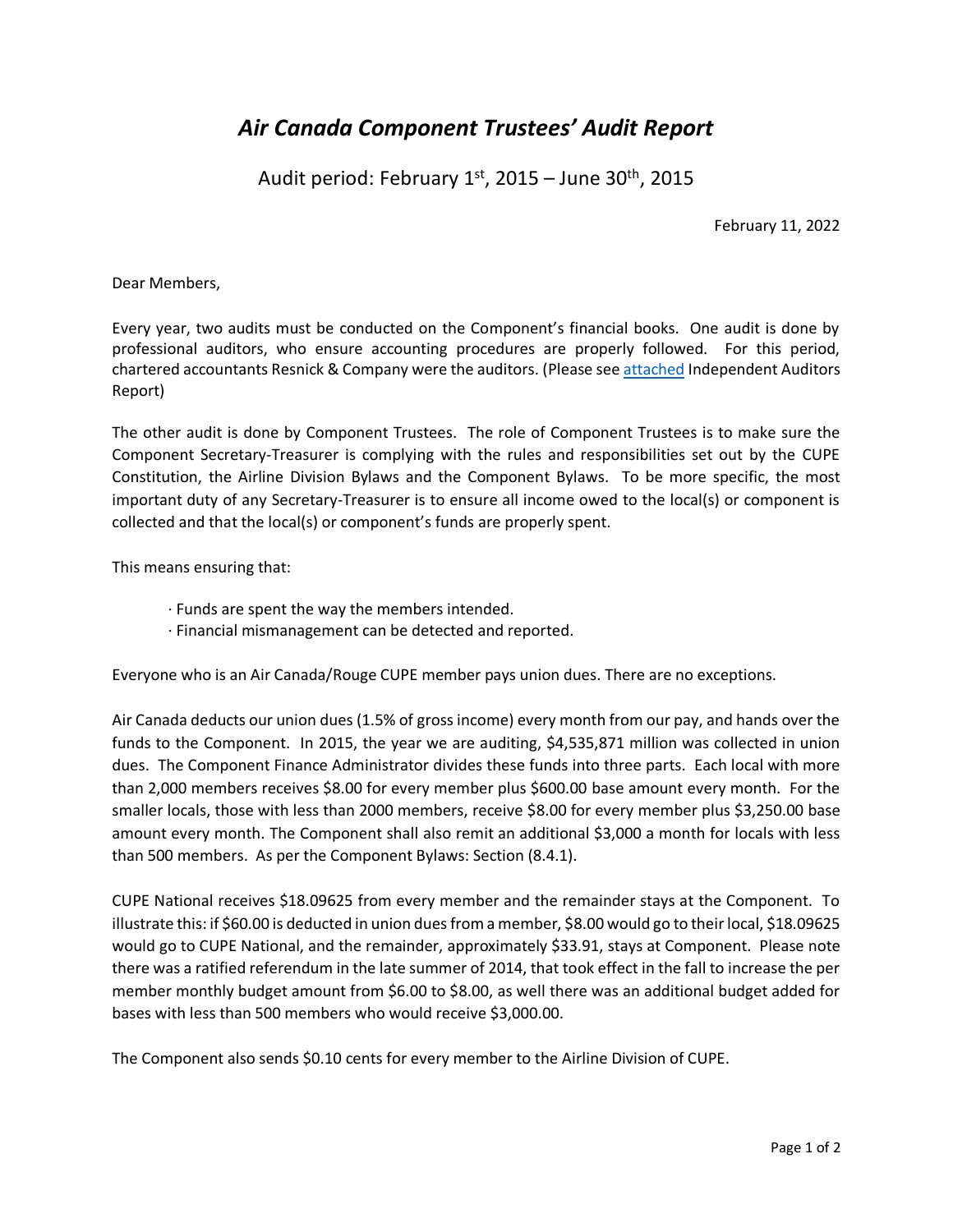Our role as Trustees is to make sure that each local and CUPE National gets their portion of funds, and the dues used by the Component are spent by the guiding rules of the CUPE Constitution, the Component Bylaws and by you, the membership.

This report is made so all members can know and understand if their dues are properly spent and if any improvements are needed.

The previous Component Trustees, Yvette Nakamoto, Pam Sarkissian and Marc Roumy (current Trustee) began working on completing the second portion of the 2014-2015 fiscal year on January 20<sup>th</sup>-23<sup>rd</sup> and the 27<sup>th</sup>, 2020. This entailed auditing the period of February 1<sup>st</sup>, 2015, to June 30<sup>th</sup>, 2015. The audit was not completed due to the resignation of Component Trustee, Pam Sarkissian. The Trustee audits were already late at that point. We are now 6 years behind in the Component Trustee audits largely due to the pandemic and restrictions. Another Trustee, Yvette Nakamoto, had also resigned. We will provide more detail on the impact of the late completion of Component Trustee audits in our Report.

We would like to thank Pam and Yvette for their work and effort as Trustees.

We met February 7<sup>th</sup> to the 11<sup>th</sup>, 2022 to complete this audit.

Due to the lateness of the audits, and a high turn over of union officers, and in order to avoid confusion and provide greater clarity, we will state names when needed.

In the year we are auditing, we are reviewing the work of the former Component Secretary-Treasurer, Antonius Lam.

We noticed some committees had gone over budget, and this was due to Bargaining. As an example, the Mobilization committee went over budget by almost 400%. Approximately, \$46,000 was spent on pins, pens and lanyards for mobilizing the membership.

We have made some recommendations which we hope ACCEX (Air Canada Component of CUPE Executive) will consider and adopt.

We have made some recommendations, but we recognize that many practices have changed and improved since 2015. For example, since March 2018, the new bookkeeping company, Rankin Spence Group, began using QuickBooks, which is far superior and more user-friendly than the accounting system used in 2015, called NewViews.

Both Air Canada and Rouge CUPE members will receive this report and we hope that all members will take some time to read it. We are available to answer any questions regarding this report at any ACCEX or local meeting, if invited as Component Trustees.

Regards,

Choying Dolkar **Benjamin Paneghel Marc Roumy** [jasmine@accomponent.ca](mailto:jasmine@accomponent.ca) [benjamin@acccomponent.ca](mailto:benjamin@acccomponent.ca) [marc@accomponent.ca](mailto:marc@accomponent.ca)

Air Canada Component Trustees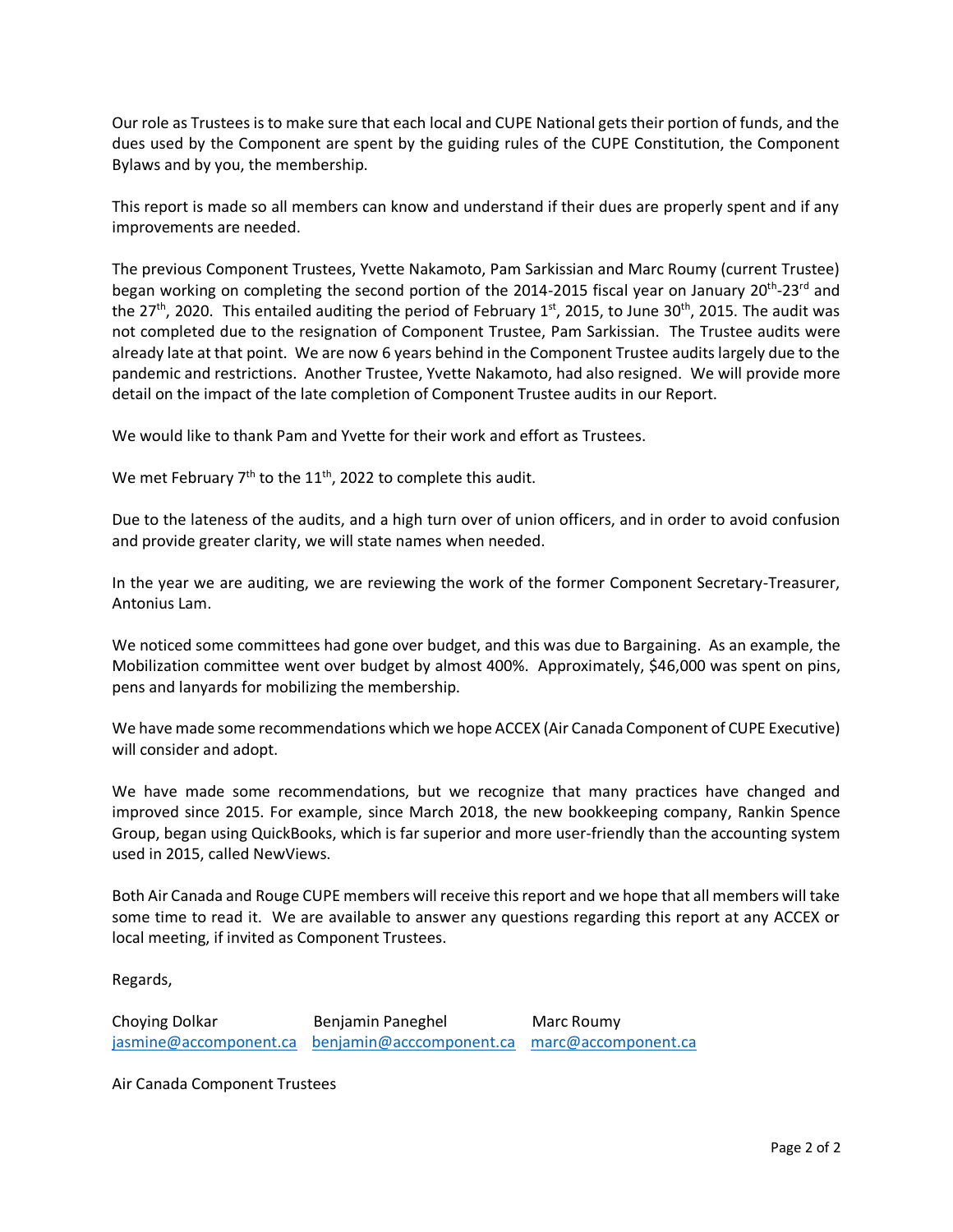## *Air Canada Component Trustees' Report & Recommendation*

Audit Period: February 1st, 2015– June 30<sup>th</sup>, 2015

February 11, 2022

Dear Members,

I would like to thank the Trustees for the work they did in completing this audit. They asked a lot of questions and worked collaboratively as a team. Although the period of audit is almost 7 years ago, it's still an important task to review the work of the Secretary-Treasurer and I hope with this audit now behind them they'll be able to move full steam ahead and complete further audits during their term.

There have been a lot of changes on the financial side of Component since 2015 and I can confidently say that the transition to QuickBooks which was completed under Wesley Lesosky's term as Secretary-Treasurer was an important step in providing clear and transparent financial records. I've built on those changes by streamlining processes and in our current fiscal year we've gone completely paperless.

My responses to the Trustee's recommendations are found below in red font.

In Solidarity,

alex Hales

## **FOLLOW UP FROM PREVIOUS AUDITS:**

The previous Component Secretary-Treasurer, Wesley Lesosky, received a letter dated July 4, 2017, confirming that the 2013-2014 Trustee's Report had been accepted from the CUPE National Secretary-Treasurer, Mr. Charles Fleury.

#### I) OUTSTANDING MONIES OWED FROM CUPE NATIONAL

In the 2013-2014 Trustee report, it stated that \$44,305.74 was owed to Component from CUPE National, mostly for flight releases.

The current Component Secretary-Treasurer, Alex Habib, has confirmed that all outstanding flight releases have been collected up to date.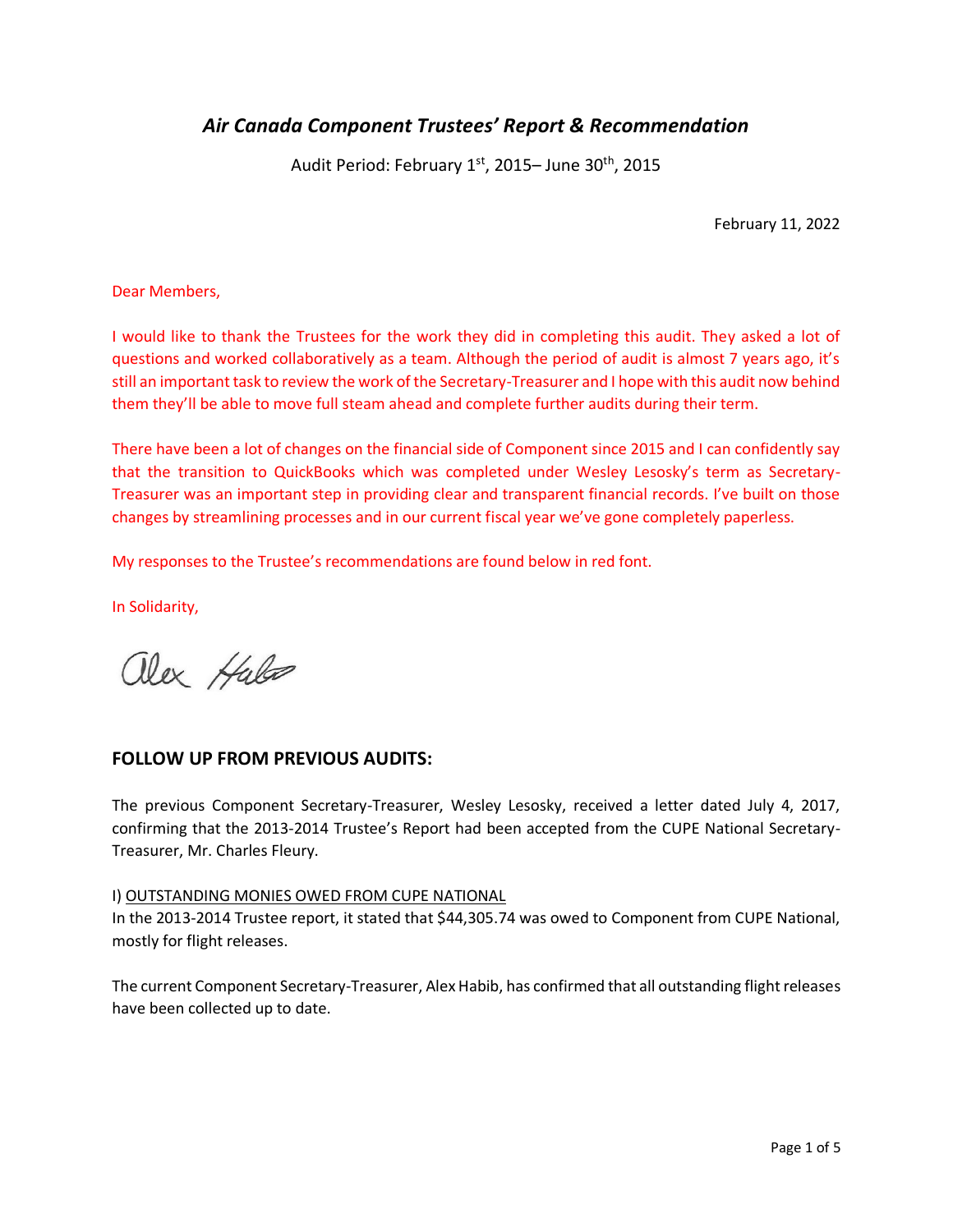## **CURRENT FINDINGS:**

#### I) FILING AND WRITTEN AGREEMENTS

We tried to confirm certain payments that have been made but failed to find any document or written agreements to validate those payments.

**We recommend that any agreement made between the Component Executive and any other partie(s) must be written and filed properly for current and future Secretary-Treasurers and Trustees to validate.**

Any agreements we have to pay a party funds, generally either flow from the Component Bylaws, a Collective Agreement entitlement, or a written agreement. I would require more specifics to reply to this finding further.

#### II) LATE PAYMENTS

We noticed that many payments were late.

**We recommend that all invoices and payments be made in a timely manner. Late payments incur extra surcharges which unnecessarily increase costs.**

This has been addressed since 2018 when there were changes made to the bookkeeper and accounting system.

#### III) IMPROPERLY FILLED EXPENSE CLAIMS AND AUTHORIZING SIGNATURES

We noticed multiple expense claims that were improperly filled out. Information that was missing were home addresses or signatures either from the claiming member or the signing officer.

As well, some cheques were missing two signatures from the authorizing officers.

**We recommend that expense claim forms be properly and completely filled out. All cheques must have two signing officers. The Component Secretary-Treasurer must ensure that expense claims are properly filled out and not issue any payments unless completed in full.** 

I agree with your recommendation, which is why the Component has moved to electronic payment methods as the direct deposit and online bill payments will only be processed once two of the three signing officers release the payment, and a digital audit trail is created.

#### IV) COMPONENT SECRETARY-TREASURER FINANCIAL REPORTS TO MEMBERSHIP

For the period we are auditing, we noticed the Component Secretary-Treasurer, Antonius Lam, did not provide any financial information via bulletin to the membership. As stated in the Component Bylaws,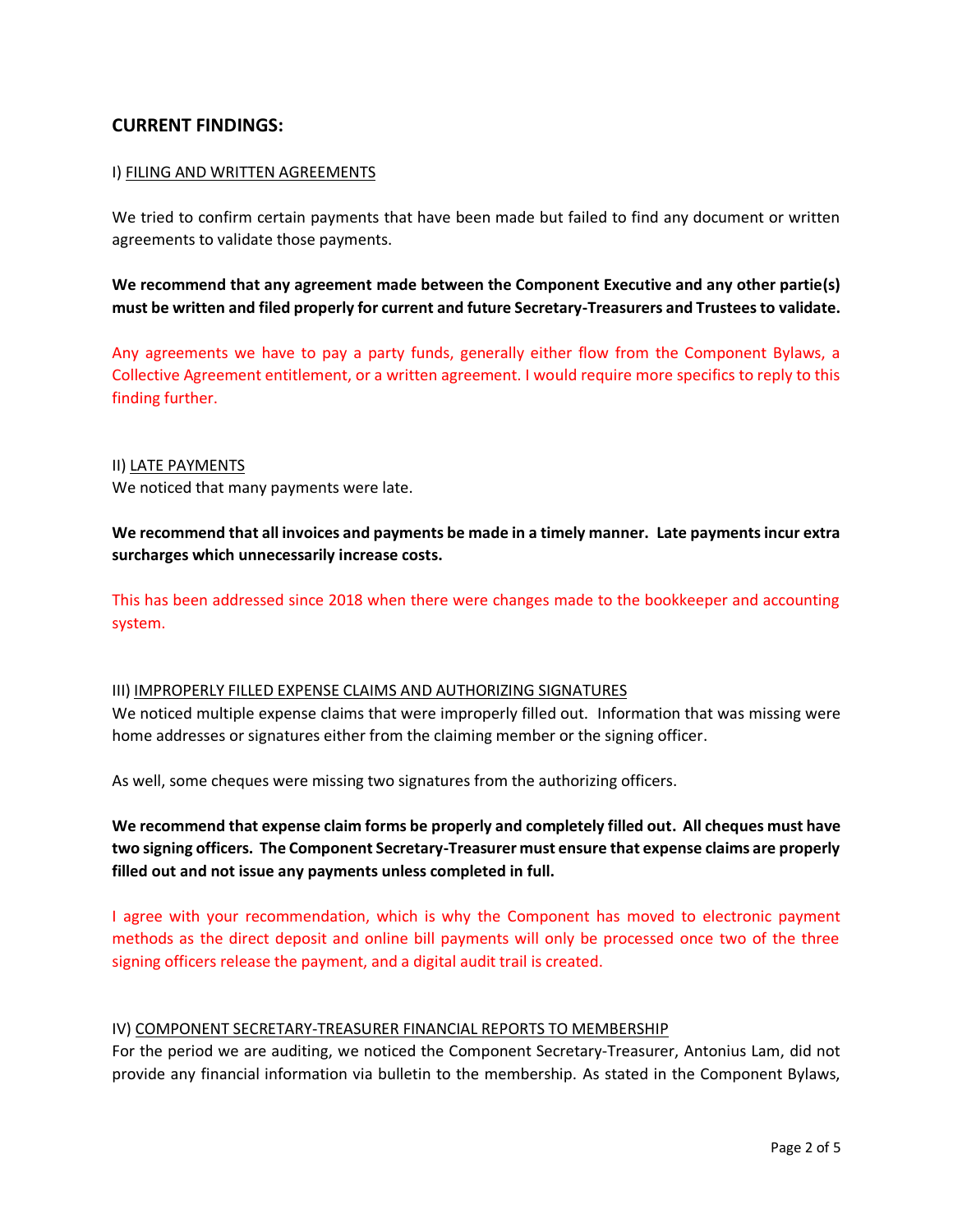Section 6.3 (m), the Component Secretary-Treasurer shall: "Make a full financial written report regularly to the ACC membership on the financial matters affecting the union."

**We recommend that the Component Secretary-Treasurer provide quarterly financial reports via bulletin to the membership, in order to be in compliance with the Component Bylaws, Section 6.3 (m).** 

**We would also like to recommend that an amendment be made in the Component Bylaws, Section 6.3 (m) to clarify what "full" and "regularly" are defined as.**

Noted.

V) FINANCIAL OFFICERS WORKSHOP TRAINING FOR COMPONENT SECRETARY-TREASURER

In our previous two audits we recommended training. We again have the following recommendation:

**"We recommend that any member who wishes to run for the position of Component Secretary-Treasurer complete the Financial Officers workshop training prior to being nominated as a candidate for the position. This should be reviewed and amended in the Component Bylaws."**

This has been addressed since 2015 in that the Component Bylaws at Section 6.3(a) now states: *"The Component Secretary-Treasurer shall: (a) Complete CUPE Financial Officer training within ninety (90) days of taking office if not already completed."*

## VI) COMMITTEE BUDGET REVIEW

The following committees went over budget by 20% or more: Central Site 23% or \$3,555, Component Executive (ACCEX) 114% or \$45,916, Mobilization 395% or \$47,429 and Uniform 32% or \$388.

The following committees had a budget allocation but did not use any monies: Benefits (\$10,000), Crew Rest (\$500) and New Aircraft/Services (\$1,000).

Overall, the committees expense budget was under budget by \$322,868. The planned budget was \$1,562,295, the Component spent \$1,239,427 for the 2014-2015 fiscal year.

**Looking over the budget, we recommend that committees that are not spending their budget should have the budget reduced to accommodate those that require a larger budget for their day-to-day functions. A review should be done with the Component Secretary-Treasurer to determine the reasons that budgets go over, as well as those that are not used. We would like to note some committees that went over budget were committees impacted by contract negotiations, as 2015 was a bargaining year.**

Thank you for your recommendation, with the move to QuickBooks its now easier to pull real time reports of spending by committee and ensure they remain within their allocated budget. If further funds are required, the request then goes forward to ACCEX and a motion would be recorded.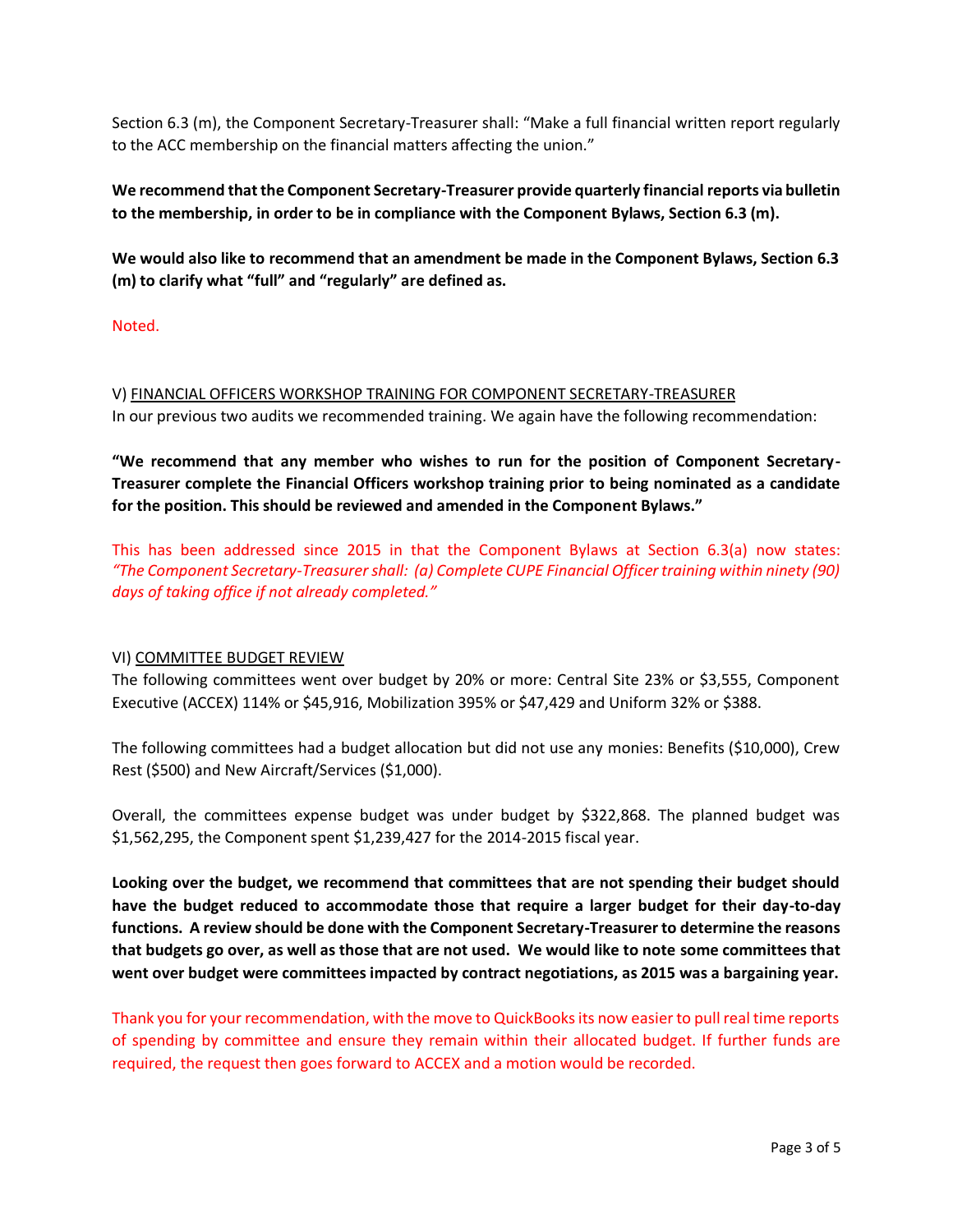#### VII) LATE TRUSTEE AUDITS

As stated in our introductory letter, the Component Trustee audits are late by 6 years. This was due to numerous reasons, such as: late audits done by the accounting firm, high turn over of Component Secretary-Treasurer and Trustees, and most importantly, the COVID-19 pandemic and restrictions.

This is problematic on numerous levels.

First, it is stated in the Component Bylaws that Component Trustees have to audit the books and accounts at least "once every calendar year". Refer to Component Bylaws: Section 6.4(a).

Second, CUPE National provides bonding insurance **only** when Trustees' reports are submitted to National on an annual basis. CUPE National requires reports are due within 6 months of end of the local/component's fiscal year. Bonding insurance covers the union in the event of a fraudulent or dishonest act committed by a member, to a maximum of \$50,000 per incident.

Third, the lengthy time delay makes it difficult to receive accurate responses to our enquiries. Key personnel and executive members are either no longer employed by the union or fulfilling the same union officer position. More importantly, should the audit uncover any major issue during the audit, such as misappropriation of assets or financial mismanagement, a proper investigation would be difficult to perform due to the time lag. There could be constraints which could hinder a possible accounting investigation.

**We recommend that the year end audit should be completed no later than one year from the end of a fiscal year and that the Component Bylaw be followed. Refer to Section 6.4 (a) of the Component Bylaws.**

I am in agreement with your recommendation, but as stated in your introduction letter the delays in completing trustee audits are a combination of many factors outside the control of the Component Secretary-Treasurer. I have budgeted in the current year additional funds to complete trustee audits in the hopes of getting caught up.

## **HOUSEKEEPING:**

Payloss/Flight Releases "Payloss" is used in the financial statements to define "Flight Releases".

**We recommend this to be updated: that "Flight Releases" be used instead of "Payloss".**

This has been completed for the 2021 Year-End audited statements.